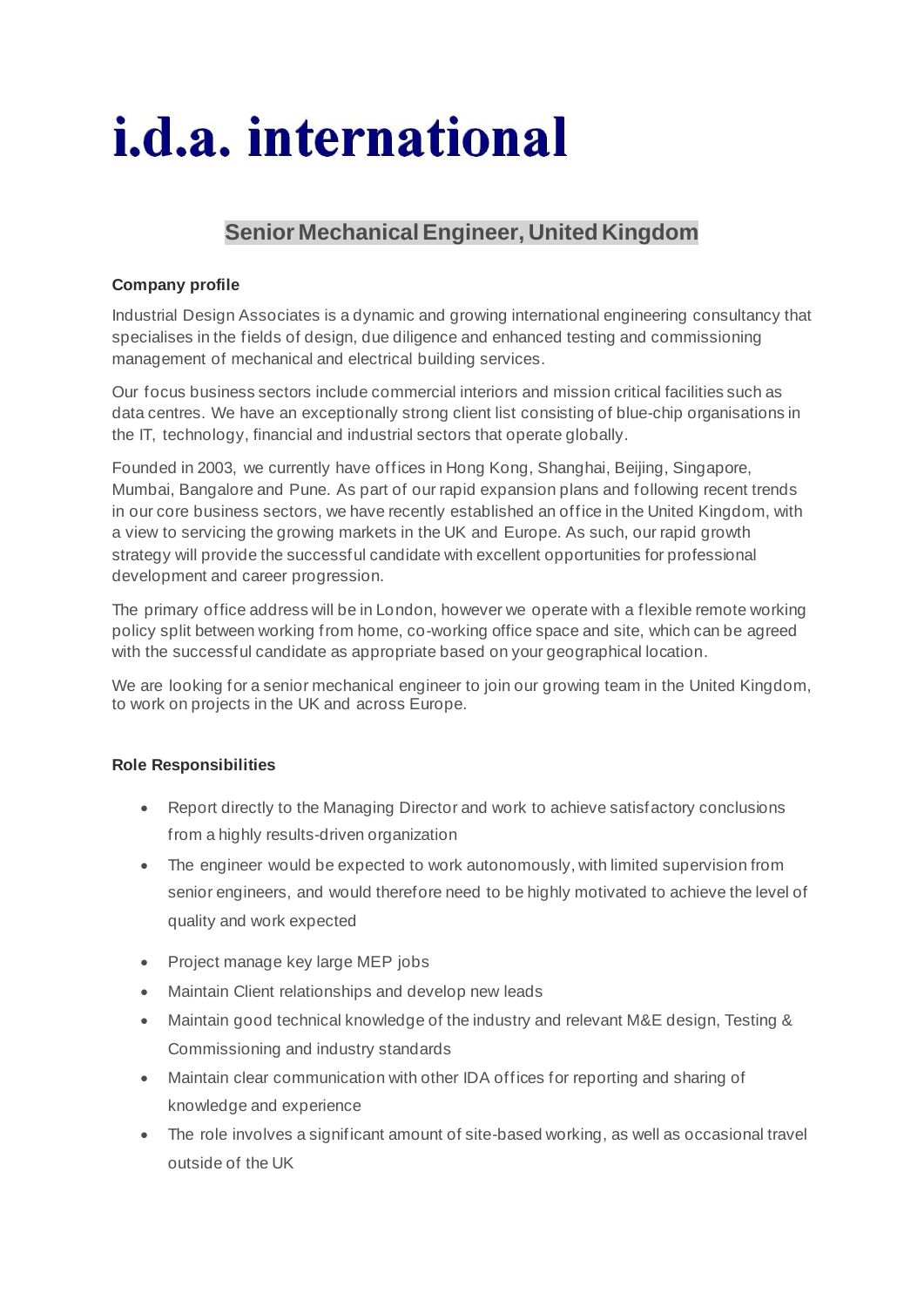- Projects may involve design, testing & commissioning or a combination of both
- Manage project resource (i.e. junior CAD, electrical, mechanical engineers) successfully
- Provide project monitoring

### **Qualifications & Experience**

- Degree level education in Mechanical Engineering or related discipline.
- Minimum of 5 years professional experience in consultancy, contracting or from an industry related supplier.
- A Chartered member of a recognised professional institution (CIBSE, IMechE etc).
- Relevant experience with mission critical facilities such as data centres and banking sector commercial fit-out would be a distinct advantage.
- Good knowledge & Experience in Mechanical Design & Testing & Commissioning.
- Experience of other building services systems would be an advantage
- Computer literacy and have experience of using industry relevant design software such as AutoCAD, Revit BIM, CFD, AMTECH etc.
- The engineer would have a high degree of autonomy and would therefore need to be highly motivated to achieve the level of quality and work expected of them.
- Good people and project management skills with experience in a Client-facing role.
- Good verbal and written English communication skills. Additional language skills will be considered as an advantage.
- Strong personal management skills with a strong drive to succeed
- Work in ethical manner
- Time management skills Be able complete the projects on time and meet all the appropriate deadlines.
- Our preference is to employ candidates currently based in the UK, however, overseas candidates with the right skills and work experience will be considered.

### **Job Types: Full-time, Permanent**

#### **Benefits**

- Competitive salary commensurate with experience
- Reward and recognition scheme
- Flexible working arrangements
- Contributory pension scheme
- Professional membership subscriptions